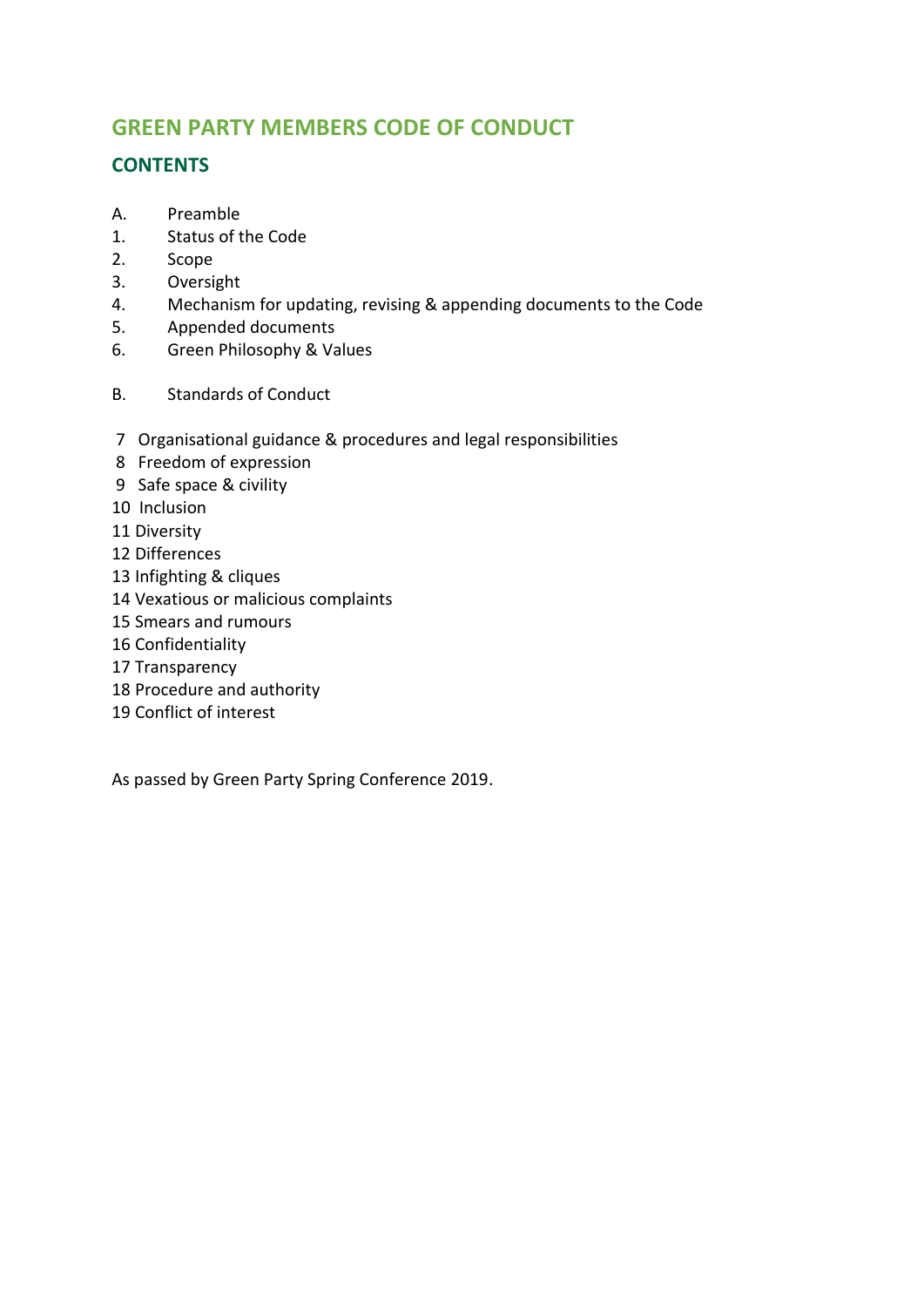# **A) PREAMBLE**

### **1. Status of the Code**

1.1 The Members Code of Conduct is an organisational document that is binding on all members of the Green Party of England and Wales ('the Green Party'). It forms part of the national disciplinary framework that applies to all Green Party members, as set out in the Green Party of England and Wales Constitution and Standing Orders for Party Discipline. 1.2 Other Party documents set out that a breach of this Code of Conduct constitutes grounds for disciplinary action. When considering disciplinary action, it is the clauses in the section titled Standards that must be considered, in conjunction with the Scope and Status of the Code. Documents that are formally appended to this Code, as set out below, are to be considered part of the Standards section.

### **2 Scope**

2.1 The purpose of this document is to provide a clear set of standards that must not be breached, to guide members and non-member volunteers in how they are expected to conduct themselves. In the rest of this document where 'members' are mentioned, nonmember volunteers are also included.

2.2 It also applies to all activities carried out for or on behalf of the Green Party, for which Green Party members or non-member volunteers are responsible, including informal social activities and any other forms of interaction at which Green Party members are present. 2.3 Members are expected to display the same high standards of conduct in their interactions with staff. The Party has in addition a set of policies specifically for paid staff and how to deal with matters arising within employment situations.

2.4 This Code of Conduct stands alongside and complements other organisational Party documentation, such as the Safe Spaces policy and the Anti-Bullying, Harassment and Discrimination (& Whistleblowing) policy and Safeguarding Policy. However only documents formally appended to this Code may be considered a part of it for disciplinary purposes.

## **3 Oversight**

This document is to be kept under review by a group consisting of: the Co-Chairs of Green Party Regional Council, the Chair of Disciplinary Committee, the Coordinator of Disputes Resolution Committee, and the Chair of GPEx, or their deputies or substitutes.

## **4 Mechanism for updating, revising & appending documents to the Code**

4.1 Updating – Standing Orders Committee may make simple updating corrections to this Code as to numbering, terminology, names of groups, procedures or documents as they change and should do so promptly so as to keep this document relevant, up to date and fit for purpose.

4.2 Revision – The oversight body may propose revisions to this document on which it has reached consensus after consultation with relevant staff. If there is consensus, a change will take effect immediately.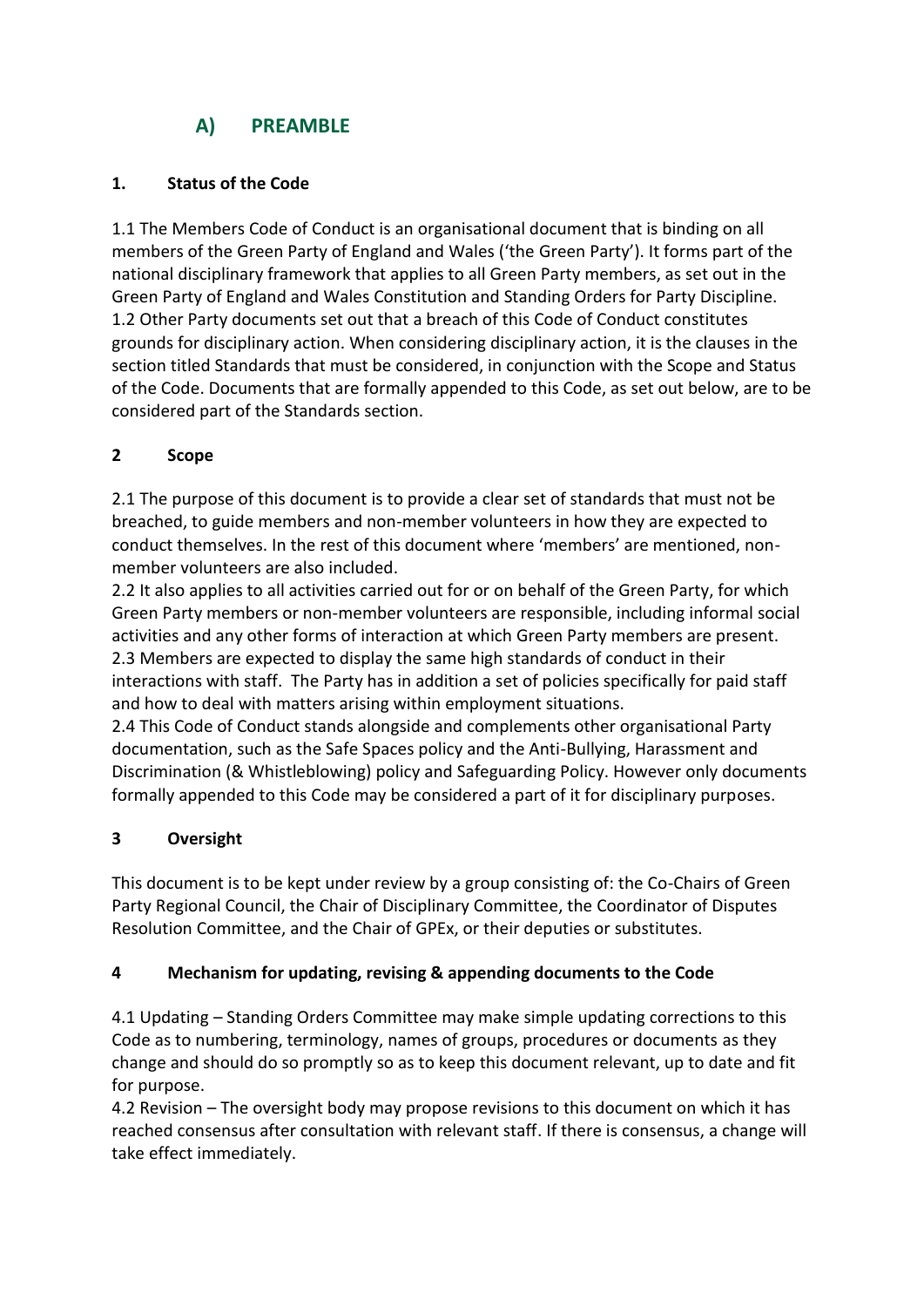All revisions, as well as proposed revisions for which there is a majority in favour but not consensus, are to be ratified via inclusion in a report from the oversight body to the next Conference. Subject to a majority Conference vote in favour of the report, any revision shall take immediate and permanent effect.

4.3 Appending documents – From time to time a body with the competent authority to do so may produce an organisational document and propose that it be appended to this Code of Conduct. The proposal must specify exactly which clauses or parts of clauses are to be appended, which has the effect of making them grounds for disciplinary action. A consensus decision of the oversight body is sufficient to bring the appendance into effect, subject to ratification, as set out in the above clause.

4.4 No appended document may nullify or be in conflict with any clause in this Code, the GPEW Constitution or the Standing Orders for Party Discipline. A document proposed to be appended to this Code under para 4.3 also may not be in conflict with or nullify a document that is already appended to it.

4.5 The procedures set out in clauses 3.3. & 3.4 may also be used in reverse to unappend a document or section of a document.

### **5 Appended documents**

Each appended document or part document is to be listed here, giving precise details of which the appended clauses are; the date of appendance; the means of or authority for appendance; and the date or version number of the appended document. The following documents or sections of documents are appended to this Code. A breach of them constitutes a breach of this Code for disciplinary purposes.

i. The Anti-Bullying, Harassment and Discrimination (&Whistleblowing) policy Clauses appended: full document Appendance date: 15/04/2015 Appended via: a decision of Conference Oversight body: GPEx Version number of document: version 1, dated 15/04/2015

### **6 Green Philosophy & Values**

The Green Party's approach to ethical conduct is guided by its philosophical basis and core values, which include a commitment to freedom of self -expression and the non-violent resolution of conflict.

Philosophical Basis para 401

'The Green Party affirms the importance of individual freedom and self-expression. We believe people should be free to make their own decisions on matters which do not adversely affect others. Its importance lies in valuing the opportunity people have to make their own decisions, accept responsibility for them and develop in their own way.'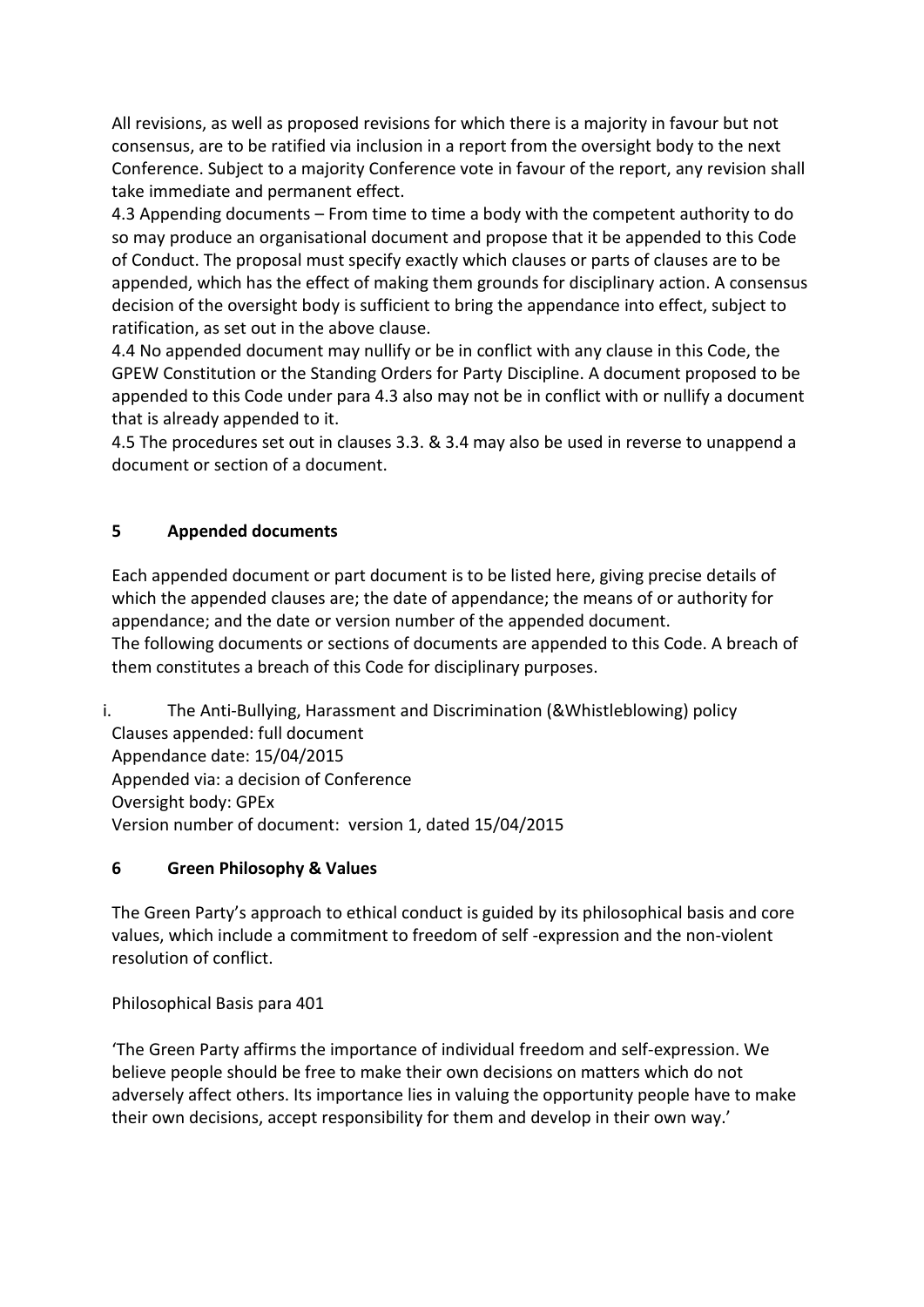Green Party Core Value 8.

'We look for non-violent solutions to conflict situations, which take into account the interests of minorities and future generations in order to achieve lasting settlements.' These perspectives inform the following standards for conduct.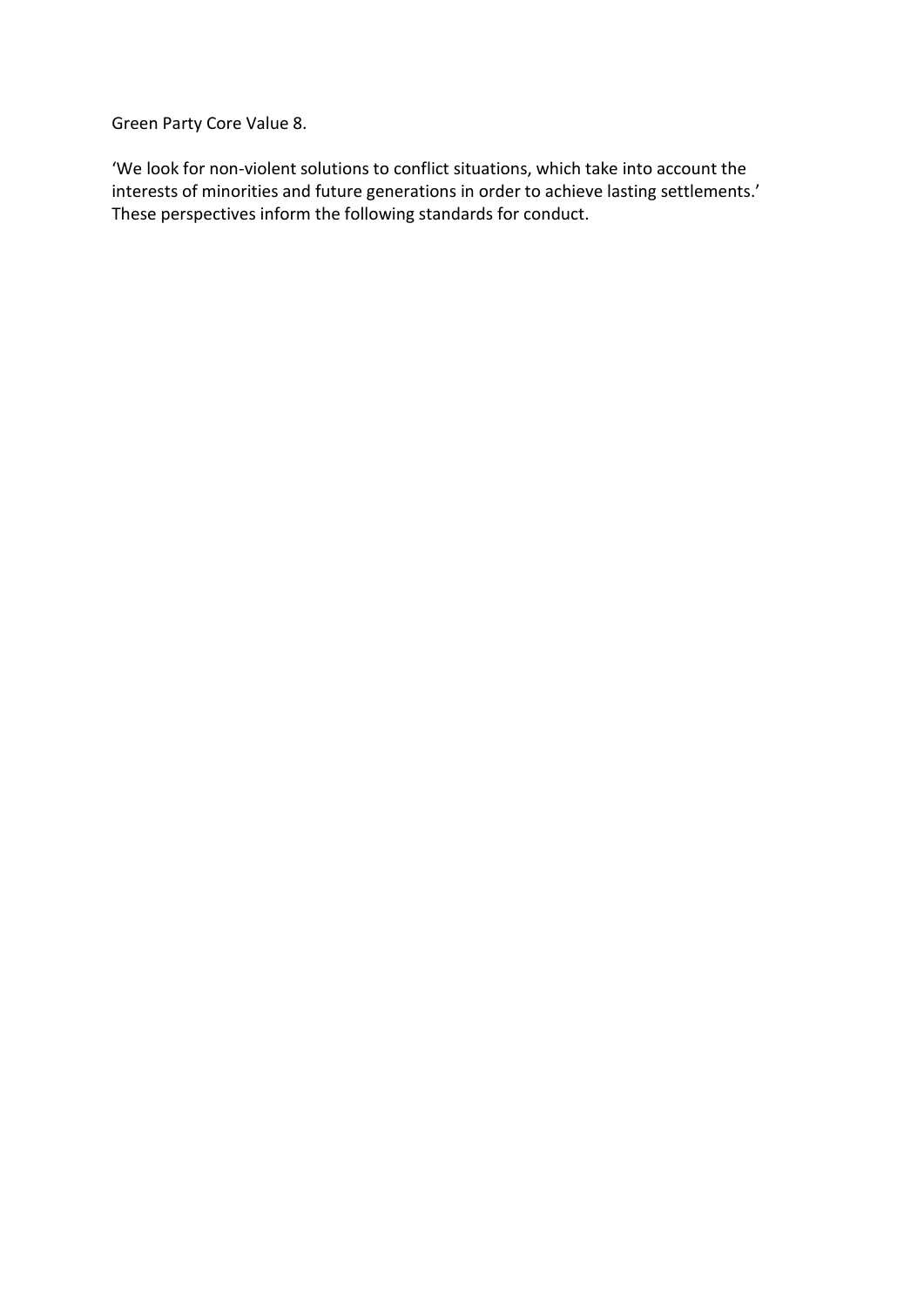# **B) STANDARDS**

The following clauses each contain standards that must not be breached.

## **7 Organisational guidance & procedures and legal responsibilities**

7.1 Members have a general duty to respect decisions made by the National Party, any local or Regional Party or any other Party body or group through democratic process. This includes, but is not limited to, internal organisational guidance and procedures on: ethics and conduct, as well as legal responsibilities relating to safeguarding, financial accounting, data handling and electoral law.

7.2 Members should maintain civilised standards of conduct towards each other and others such as political opponents or non-members when acting in a Party capacity, or when identifiable as a Green Party member.

7.3 Members should take care to not bring the Green Party into disrepute by engaging in unethical conduct.

7.4 Membership of the Party does not affect the statutory rights or obligations of a Member. No Member or Party body may attempt to persuade another Member to forego or breach a statutory right or obligation

## **8 Freedom of expression**

8.1 Members' right to freedom of thought, conscience and belief should be respected.

8.2 Members who dissent from a decision or an official policy must ensure they make it clear that they are expressing disagreement as an individual and not as a representative of the Party or any part of it. However they must take care to maintain civilised standards of conduct and to not bring the Party into disrepute while doing so.

8.3 When formally representing the Party, members must ensure that their communications about Green Party political policies do not conflict with Green Party policy before these are communicated to members or non-members. If there is dissent from political policy, members should state the Green Party policy as well as their personal view. They should also take care not to add to formal Green Party communications their personal opinions and criticisms of others.

8.4 Unless an authorised communication is being made on behalf of the Party, members should make it clear their views are their own and not necessarily those of the Party. Members who use social media or online platforms and mention their membership of, or role in, the Green Party (or it is known to those viewing the member's online activity) should post an adequately prominent online disclaimer to this effect.

8.5 Members who express opinions in a situation in which their membership of the Green Party is known must take care to not bring the party into disrepute.

## **9 Safe space & civility**

9.1 The Green Party should be an organisation in which people can feel comfortable, feel welcome and enjoy being a member and taking part in its activities. Members' behaviour towards each other and non-members should therefore be: tolerant, considerate, respectful and civil.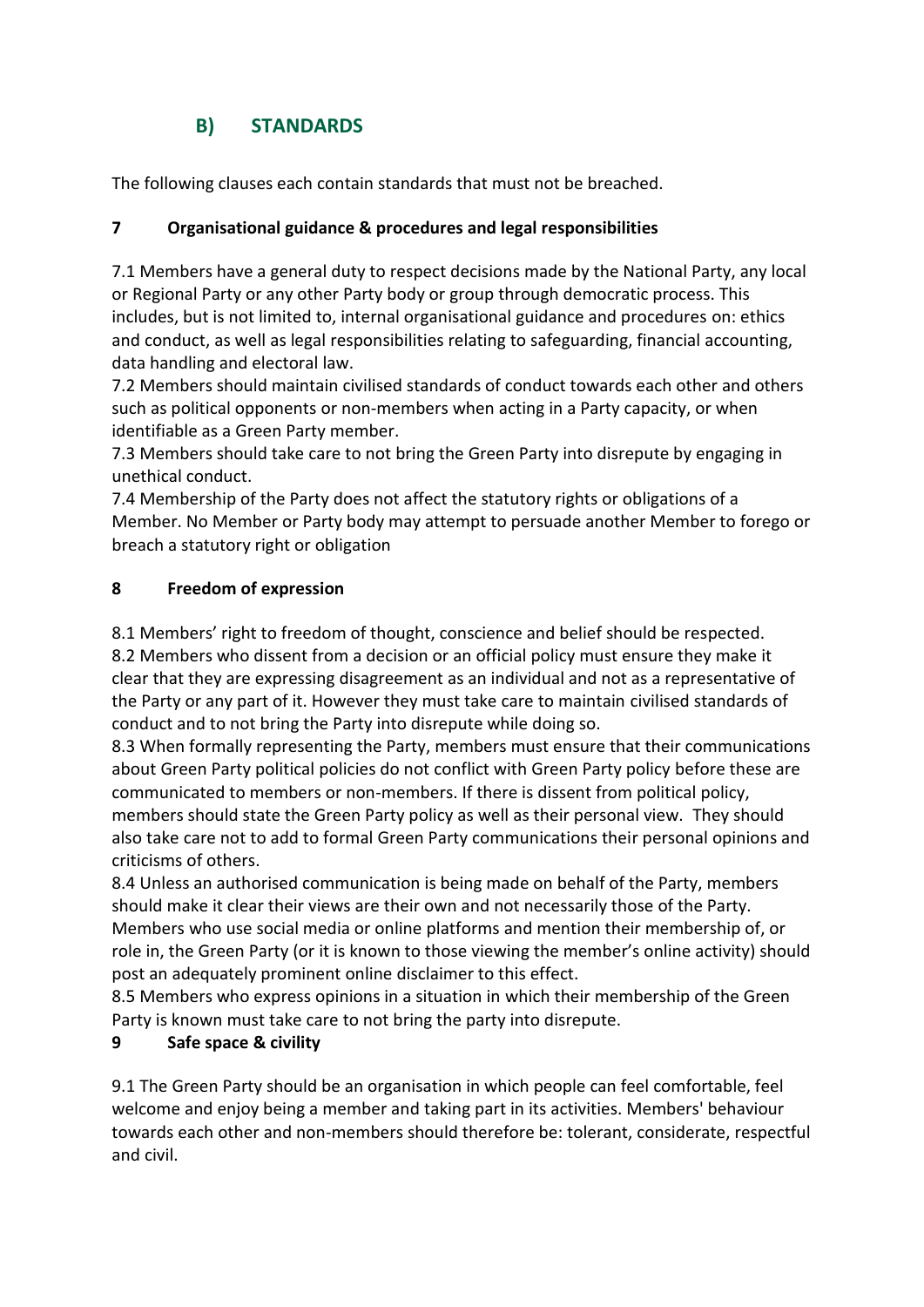9.2 The Green Party should also be a space that is as safe or safer than society as a whole. Therefore discriminatory, oppressive or abusive behaviour should be prevented and stopped when it occurs. The aim is to provide an environment free of this. Any form of such behaviour is a breach of this Code, as is failure by a person in a role with responsibility, such as a Chair, Moderator or similar to take appropriate action to prevent or stop it. Members should also be aware of risks and act to mitigate them.

9.3 Members should in all their interactions with colleagues, assume the best of them. 9.4 Members should not: shout at someone; be aggressive in their manner; make belittling, derogatory or disparaging remarks about another member; insult a member or disrupt a meeting or discussion.

### **10 Inclusion**

10.1 Members should be inviting and inclusive to ensure members feel confident to join in and get involved.

10.2 Members should ensure that all members are encouraged to contribute to discussion and decision-making at meetings and that everyone is listened to properly, without being interrupted unnecessarily. Decisions should be made by consensus wherever possible.

10.3 Members should work collaboratively with all members of the Party.

10.4 Members should help other members develop skills to fully participate in democratic processes and Party activities.

10.5 Members should trust other members and supporters in the discharge of their responsibilities, allowing them room for initiative and judgement.

10.6 Members should seek support when they need it and offer it when appropriate.

10.7 Members should communicate with others with due consideration to time, place and manner. Acknowledge communications from others swiftly and give an expected time-scale for a full reply.

10.8 Members should thank or praise colleagues when appropriate for the time and effort spent on behalf of you or the Party.

10.9 Members should communicate sensitively and courteously at all times with other members, whether face-to-face, by phone, by email, letter or in social media.

10.10 Members should be aware when contacting other members that they may have jobs, family or other constraints on their time and be patient in expecting a response. Members should also not put undue pressure on others to volunteer their time or overburden them with work or responsibility beyond their capacity.

10.11 Members organising or chairing events and activities have a responsibility to be aware of the needs of those involved and a duty of care to act sensitively, civilly and inclusively. They also have a duty of care towards those participating in such events or activities that they not be put in harm's way through negligence or failure to assess risk.

10.12 In addition, members should be afforded adequate and timely access to information about planned meetings or activities that they could take part in or observe; and equal access to information or papers being used during a meeting or activity they are taking part in, including minutes, that would enable them to participate on an equal basis with other members present. This requirement does not apply where a legitimate disciplinary sanction has removed these rights from a member.

### **11 Diversity**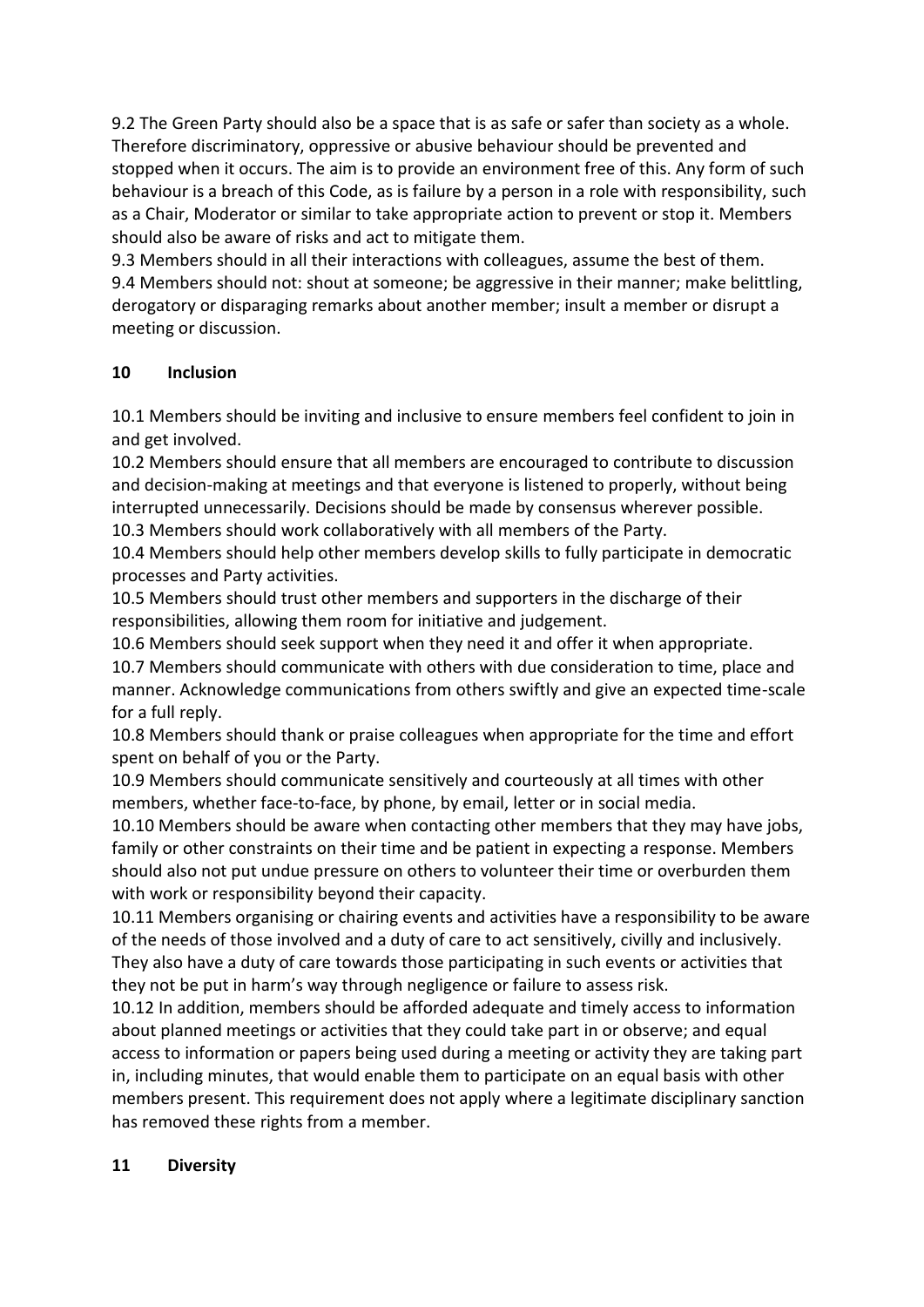11.1 Members should welcome diversity in the Party and strive to accommodate the different needs of members wherever possible. Welcoming diversity encompasses respect towards and active consideration of people's individual differences as well as their diverse cultural backgrounds.

11.2 Members responsible must actively take steps to ensure events and activities are as accessible, inclusive and welcoming as is reasonably possible to both members and the public, as appropriate, taking into account both anticipatable and known general and individual needs.

11.3 Members must not behave in a discriminatory manner towards someone on the basis of any protected characteristic that person may have.

### **12 Differences**

12.1 As the Green Party welcomes people from a wide range of backgrounds, members may encounter people who hold differing political or philosophical worldviews. Freedom of belief and the right to change that belief is a fundamental human right. Members should therefore show tolerance and respect towards people that hold political or philosophical worldviews that differ from their own.

12.2 The Philosophical Basis and the Constitution of the Green Party require that the legitimate interests of all people be taken into account and that decisions be made by consensus if possible. Any time a group of people gets together members should expect and not be intolerant of - differing ideas regarding how to approach problem solving, objective setting and work methods. This is not in and of itself a bad thing and should be managed by members in a cooperative, inclusive and collaborative manner. Positive dialogue should be encouraged and angry abuse must be prevented.

12.3 When a dispute exists members are expected to take special care to behave in a civil manner towards other members and take even greater care than normal not to indulge in behaviour that could be perceived as provocative, intimidating or offensive.

## **13 Infighting & cliques**

13.1 Members should not use criticism to hurt, humiliate or belittle, undermine or otherwise attack someone. 'Attack the argument, not the person' is an approach that should be followed in debating situations.

13.2 Members are entitled to disagree but should not treat others adversely or with discourtesy or open hostility due to political opposition.

13.3 Members should refrain from criticising other Party members publicly, including any situations where non-members may be present. If criticism is felt to be necessary, it should be done sensitively and constructively by those given that responsibility. Criticism should be of actions and behaviour or statements etc., not of the person. Avoid labels, name calling and stigmatising a person.

## **14 Vexatious or malicious complaints**

Making a clearly vexatious or malicious complaint; using a complaint as part of a pattern of harassment; clearly abusing the complaint system to attack a personal enemy or political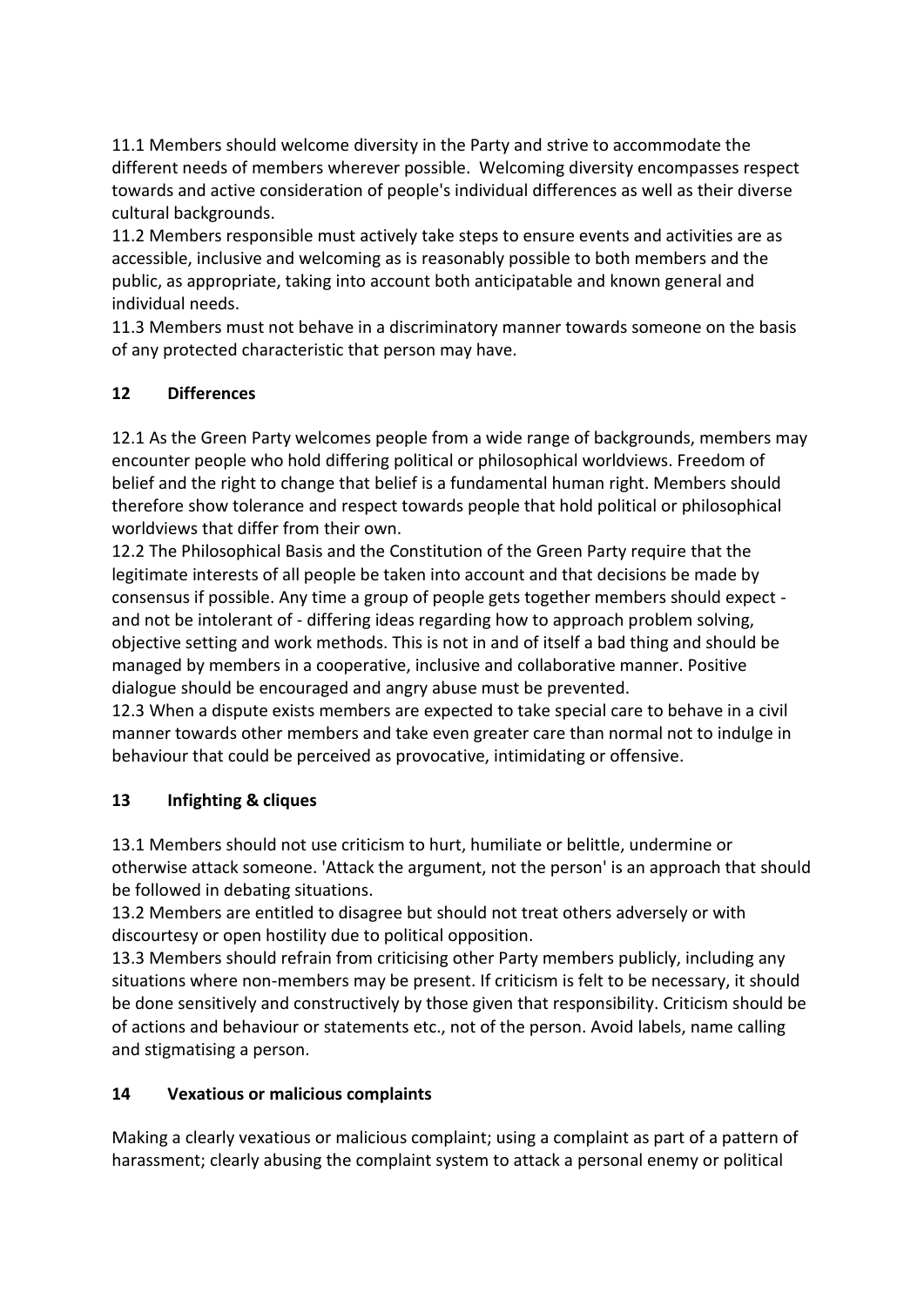opponent or another person within the Green Party are all forms of unacceptable behaviour.

### **15 Smears and rumours**

15.1 Members must not spread malicious rumour or unfounded negative gossip or hearsay about other members.

15.2 Members must use the appropriate internal procedures to address concerns, grievances and complaints. The Party also has a Whistleblowing procedure. Complaints should be dealt with through a proper complaint procedure and not discussed as part of an ordinary meeting agenda, nor made publicly, nor used to bring the Party into disrepute. 15.3 Members should take care to not commit a disciplinary offence in the course of responding to a disciplinary offence committed by another member. Members should not resort to unacceptable conduct in any circumstances.

## **16 Confidentiality**

Members should respect the constraints of confidentiality when it is agreed by all parties to the matter under consideration, or when confidentiality has been imposed by the appropriate person(s) or body via due procedure. Challenges to confidentiality must be made via appropriate channels. This duty does not override member's whistleblowing rights.

### **17 Transparency**

17.1 Members should remember that as elected Green Party representatives their actions in their private lives can affect the reputation of the party both positively and negatively. 17.2 Members should disclose anything in their personal history that could potentially bring the Party into disrepute before they stand for election to any office within the Party or for selection as a candidate to represent the Green Party externally in any capacity. This includes opinions that are incompatible with Green Party ethics or philosophy. Disclosures should be in confidence and via appropriate procedures. The duty to disclose is an ongoing duty that persists after being selected or elected.

17.3 Members, who are involved in any way in arranging the selection, appointment, cooption or election of someone to either hold office internally or represent the Green Party externally, must ensure disclosures are obtained as set out in the preceding clause.

### **18 Procedure and authority**

18.1 Members who take office internally at any level of the Green Party must do what is needed to meet the legal obligations of the Party and to that end keep adequate records of their decisions and communications. Failure to provide records of decisions and other information to members, as required by the GPEW Constitution, is unacceptable conduct. 18.2 Decisions should be recorded and kept for future reference and should either be adhered to and implemented or changed democratically and the change recorded. Members must follow agreed procedures. It is not acceptable conduct for a member to ignore or to seek to abuse or subvert due procedure (as interpreted by Standing Orders Committee).